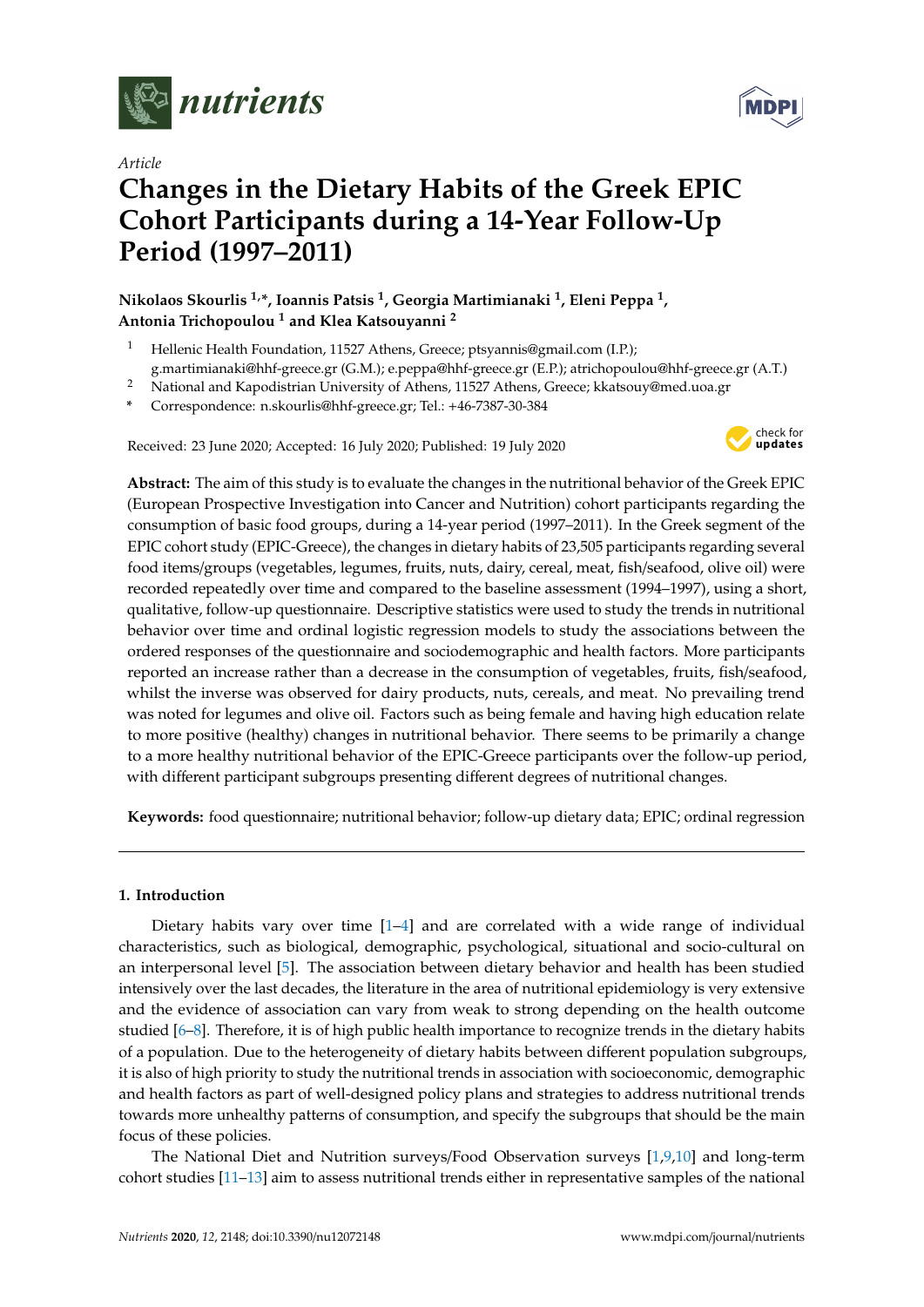population or among cohort participants. Among the cohort studies with repeated assessment of dietary habits, most use a unique quantitative questionnaire (i.e., the same as baseline) or a shorter version of the baseline questionnaire for follow-up information. It is less common to use qualitative follow-up questions to evaluate changes in the dietary habits of the study population [\[14\]](#page-10-9). Using a qualitative dietary follow-up questionnaire has the advantage of being simpler to administer on a large scale. With the use of appropriate statistical models, the information provided by qualitative follow-up questionnaires can be used to study the association between a large number of sociodemographic, somatometric and health status factors, as well as for the assessment of nutritional trends.

This less common qualitative questionnaire approach was explored in order to meaningfully capture the long-term changes in the dietary preferences of the EPIC-Greece cohort participants, who were asked about dietary changes compared to baseline during follow-up. The aim of this paper is to present those trends in dietary habits in a qualitative manner and study their association with basic demographic, socioeconomic, somatometric factors and pre-existing health conditions at baseline, such as heart attack, diabetes (DM), stroke, cancer, peptic ulcer, high blood pressure and hypercholesterolemia, regarding the consumption of basic food items/groups, namely, vegetables, legumes, fruits, nuts, dairy, cereal, meat, fish/seafood, and olive oil, through ordinal logistic regression models.

## **2. Materials and Methods**

## *2.1. The EPIC-Greece Study*

European Prospective Investigation into Cancer and Nutrition (EPIC) is a multicenter prospective cohort study in 10 European countries, investigating the association of several risk factors, with a special focus on diet with cancer and other health outcomes [\[15\]](#page-11-0). Many publications of this major study have contributed to our knowledge of nutrition and health [\[8,](#page-10-4)[16](#page-11-1)[,17\]](#page-11-2). The Greek segment of EPIC started in 1994, after the successful implementation of a pilot study during the period 1991–1993. The recruitment of volunteers was completed in 1999. All volunteers gave their informed consent for inclusion before they participated in the study. The study was conducted in accordance with the Declaration of Helsinki. The EPIC-Greece cohort consists of 28,572 adults, aged between 25 up to 86 years old, recruited from all over Greece on a voluntary basis, and representing a broad range of sociodemographic factors. To enhance the response rate, a campaign informing potential participants was conducted via television, radio and announcements at the local community centers. At enrollment, detailed information on the participants' demographic and socioeconomic characteristics, physical activity anthropometric measurements, medical and reproductive history was recorded via a face-to-face interview with the volunteer at the local health centers. Dietary intake at baseline was interviewer-administered via a detailed semi-quantitative food frequency questionnaire (FFQ) [\[18\]](#page-11-3).

### *2.2. Follow-Up*

After the initial enrollment, between 1994 and 1997, 26,579 participants were followed-up every 3–4 years in order to update the information on lifestyle factors, including diet, and on the health status. There were no exclusion criteria. The follow-up of participants between 1997 and 2011 was conducted mainly by telephone interviewer-administered questionnaires (92.34% of the interviews) and to a small extend by mail (7.15%) or by personal interviews (0.51%). When the participant was not found, information on vital status was obtained by the next of kin. Information on the occurrence of cancer and cardiovascular diseases was confirmed by hospital records.

#### *2.3. The Follow-Up Dietary Questionnaire (FU-DQ)*

In the first follow-up period (1997–2002), the questionnaire did not include questions on food consumption. From the second follow-up onwards (after 2002), a dietary follow-up questionnaire (FU-DQ) was designed and administered to 23,505 participants. The FU-DQ included questions on the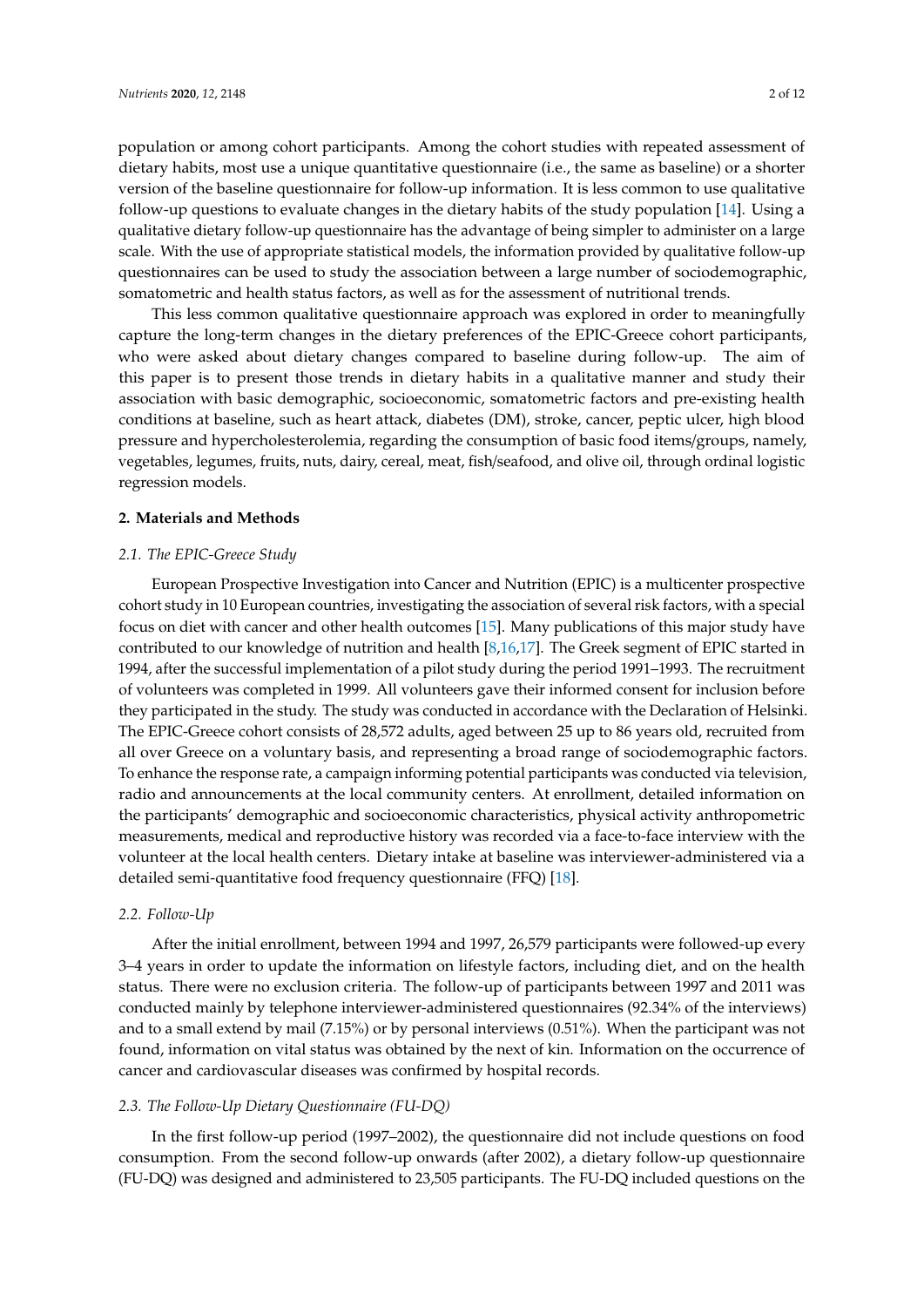consumption of the following food items/groups: potatoes, vegetables, legumes, fruits, dairy, low-fat dairy, nuts, cereal, total red meat, lamb/goat, poultry, fish/seafood, eggs, olive oil, seeds oil, margarine, butter, sugar and confectionery products, and alcoholic and non-alcoholic beverages. For all food items/groups excluding alcoholic beverages, individuals were asked to qualitatively report the change in consumption when compared to their consumption at baseline. The questions regarding the change in food consumption included seven pre-specified, categories: "No consumption (None)", "Much less", "Less", "The same", "More", "Much", "More" and "Do not remember".

#### *2.4. Study Sample*

The EPIC follow-up is a dynamic, continuous process that started in 1997 while the follow-up dietary questionnaire (FU-DQ) started in 2002. In the present analysis we include the dietary follow-up until 2011. Within that period of 14 years, each participant was interviewed approximately every 3–4 years. The first follow-up period was in 1997–2002, the second in 2002–2007 (first FU-DQ period) and the third was in 2007–2011 (second FU-DQ period).

#### *2.5. Statistical Analysis*

Stata software version 11 was used [\[19\]](#page-11-4) for the derivation of frequency tables, summary statistics, figures, as well as for the logistic regression models of the analysis. The changes in consumption were expressed as frequencies, classifying the potential answers as "Less/Much less", "The same", and "More/Much More", for the consumption of vegetables, legumes, fruits, nuts, dairy products, cereal, meat, fish/seafood and olive oil in comparison to their baseline consumption assessment. Ordinal logistic regression models were used to assess the association of several factors as measured at baseline (quartiles of FFQ consumption, age, gender, education, body mass index (BMI), heart attack, diabetes, stroke, peptic ulcer, primary cancer, hypercholesterolemia and high blood pressure), with the odds ratio (OR) of a participant of a specific covariate pattern reporting higher or lower consumption of a food item/group at baseline compared to a participant of another covariate pattern (e.g., males versus females). For each food item/group, the FU-DQ responses were classified into a naturally ordered response variable with three levels (first level: "Much Less/Less", second level: "Same", third level: "More/Much More") and separate analyses were conducted for the first and second FU-DQ periods.

An initial significance level of  $a = 0.05$  was used for all statistical analyses. However, a second significance level, derived from the Bonferroni correction, is also provided in order to take into account the multiple statistical hypothesis testing. The value of the Bonferroni-corrected significance level is  $a/m = a/288 = 0.00017$ , where *m* is the total number of the tested hypotheses. Only results statistically significant on the Bonferroni-corrected significance level will be addressed (noted with \*\*).

It should be noted that in the ordinal logistic models, for a one unit increase in one factor (e.g., female (gender = 1) versus male (gender = 0)), the odds of reporting "Much More/More" versus reporting "Same" and "Less/Much Less" categories are OR times greater (or lower), given that the other variables are held constant in the model. Likewise, the same interpretation holds for the odds of reporting "Much More/More" and "Same" versus reporting "Less/Much Less". Due to the great volume of results, the interpretations of the models will be shorter than the above example.

Participants that had no interview during a FU-DQ period, were not taken into account for the particular period. In addition, if a participant happened to have more than one follow-up interview during the same period, only his/her first interview for the specific FU-DQ period was taken into consideration. The statistical analysis approach is a complete case analysis, meaning that all participants with missing values on a food item/group during an FU-DQ period, are excluded from the statistical analysis during that specific period. Sources of loss to follow up are deemed discontinued participation due to the inability to further engage with the participant as a result of change in contact details or death.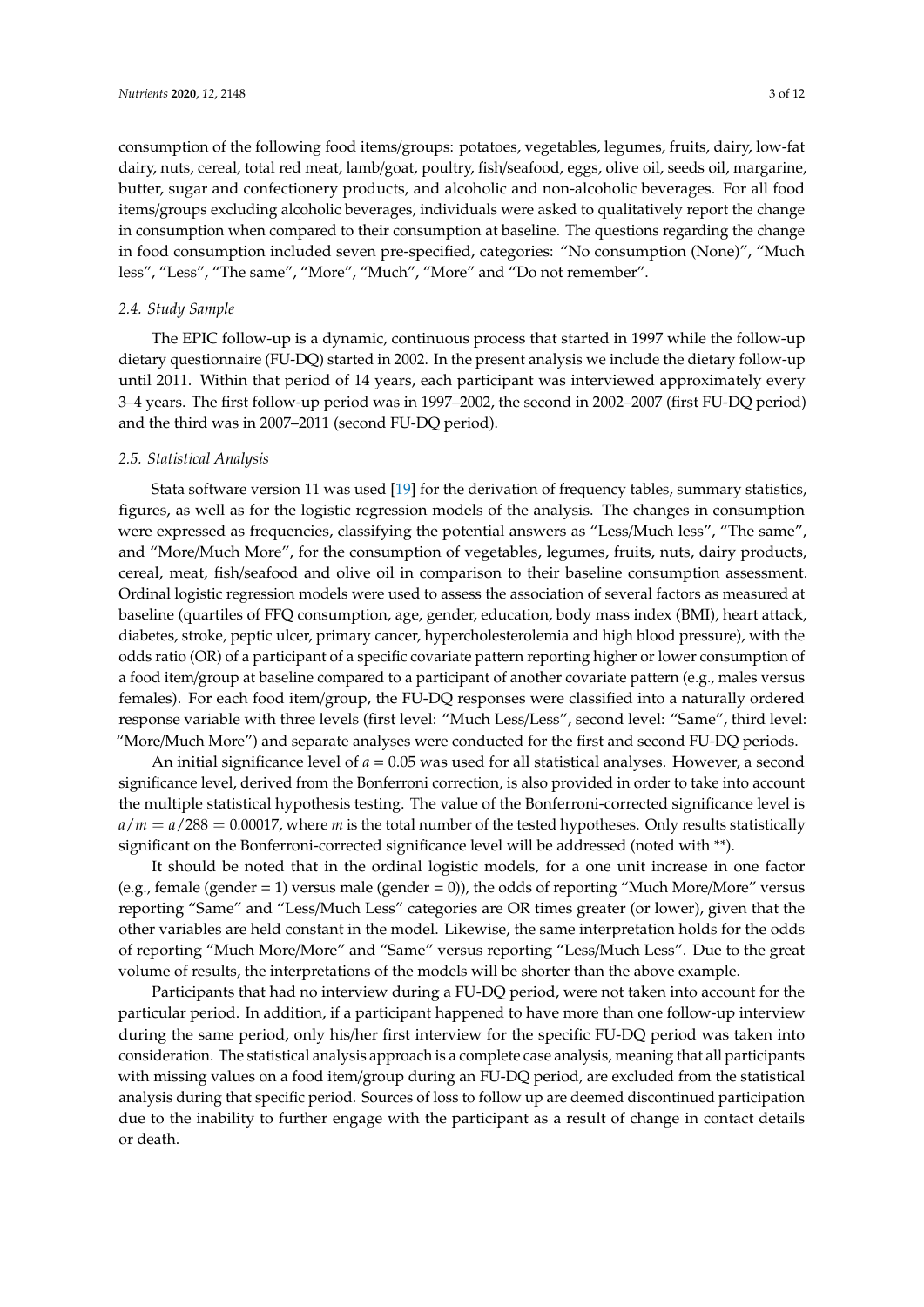## **3. Results**

Overall, 28,572 individuals (11,953 men and 16,619 women) were recruited in the EPIC-Greece study, from which 26,579 (10,943 men and 15,645 women) took part in the follow-up process and 23,505 took part in the FU-DQ. In total, 6,009 participants completed only one FU-DQ questionnaire (25.6%), 15,225 participants completed two FQ-DQ questionnaires (64.7%) and 2,271 participants completed all three questionnaires (9.7%). The number of individuals of EPIC-Greece cohort study that participated in the 1st and 2nd FU-DQ period is presented in Table [1.](#page-3-0) Table [2;](#page-3-1) Table [3](#page-3-2) provide the descriptive statistics for selected baseline characteristics of the EPIC-Greece participants and the quartiles of baseline FFQ consumption of the food groups/items of interest.

<span id="page-3-0"></span>

| <b>EPIC FU-DO</b> | Date Range of Each    | <b>Number of Participants</b> | <b>Mean Age of Participants</b> |
|-------------------|-----------------------|-------------------------------|---------------------------------|
| Period            | <b>FU-DO Period</b>   | in Each FU-DQ Period          | in Each FU-DQ Period            |
| 1st FU-DO         | 15/11/2002-24/06/2007 | 22,220                        | $61 \pm 12$                     |
| 2nd FU-DO         | 25/06/2007-02/05/2011 | 18.452                        | $65 \pm 11.5$                   |

**Table 1.** Participation in each follow-up dietary questionnaire FU-DQ period.

<span id="page-3-1"></span>**Table 2.** Baseline characteristics of the participants of the EPIC-Greece study for the explanatory variables of interest.

| Demographic Characteristics                         |                                        |                                    |  |  |  |  |  |
|-----------------------------------------------------|----------------------------------------|------------------------------------|--|--|--|--|--|
| Age at baseline (years), Mean $\pm$ SD <sup>*</sup> | $52.96 \ (\pm 12.68)$                  |                                    |  |  |  |  |  |
| Gender                                              | Males $(N, %)$<br>Females $(N, %)$     | 11,954 (41.8%)<br>$16,618(58.2\%)$ |  |  |  |  |  |
|                                                     | Low level $(N, %)$                     | 5884 (21%)                         |  |  |  |  |  |
| <b>Education level</b> **                           | Medium level $(N, %)$                  | 17,330 (61.8%)                     |  |  |  |  |  |
|                                                     | High level $(N, %)$                    | 4816 (17.2%)                       |  |  |  |  |  |
|                                                     | $<$ 25 (N, %)                          | $6293(21.9\%)$                     |  |  |  |  |  |
| BMI ** $(kg/m^2)$                                   | $25-30$ (N, %)                         | 12,139 (42.5%)                     |  |  |  |  |  |
|                                                     | $>30$ (N, %)                           | 10,170 (35.6%)                     |  |  |  |  |  |
|                                                     | Health status variables at baseline ** |                                    |  |  |  |  |  |
| Heart attack history $(N, %)$                       | 538 (1.9%)                             |                                    |  |  |  |  |  |
| Diabetes history $(N, %)$                           | 1989 (7%)                              |                                    |  |  |  |  |  |
| Cancer history $(N, %)$                             | 486 (1.7%)                             |                                    |  |  |  |  |  |
| Stroke history (N, %)                               | $327(1.14\%)$                          |                                    |  |  |  |  |  |
| Peptic Ulcer history (N, %)                         | 1281 (4.48%)                           |                                    |  |  |  |  |  |
| High Blood Cholesterol (N, %)                       | 6852 (23.98%)                          |                                    |  |  |  |  |  |

\* SD: standard deviation. \*\* 542 participants (1.9%) with missing values for education level, BMI (body mass index) and the health status variables.

<span id="page-3-2"></span>**Table 3.** Baseline food group consumption of the participants of the EPIC-Greece study for the food items/groups of interest.

|                 | Food Frequency Questionnaire (FFQ) Quartiles of Consumption of the Relevant<br>Food Items at Baseline (g/day) |        |              |  |  |  |
|-----------------|---------------------------------------------------------------------------------------------------------------|--------|--------------|--|--|--|
| Food item/group | 1st quartile                                                                                                  | Median | 3rd quartile |  |  |  |
| Vegetables      | 4.01                                                                                                          | 514.8  | 650.1        |  |  |  |
| Legumes         | 4.26                                                                                                          | 7.05   | 12.15        |  |  |  |
| Fruits          | 232.9                                                                                                         | 334    | 450.3        |  |  |  |
| Dairy products  | 111.8                                                                                                         | 193.2  | 295.8        |  |  |  |
| <b>Nuts</b>     | 1.12                                                                                                          | 5.36   | 8.25         |  |  |  |
| Cereals         | 115                                                                                                           | 150.7  | 289.9        |  |  |  |
| Meat            | 42                                                                                                            | 64.7   | 94           |  |  |  |
| Fish/seafood    | 12.9                                                                                                          | 20.6   | 30           |  |  |  |
| Olive oil       | 33.06                                                                                                         | 46.5   | 60.2         |  |  |  |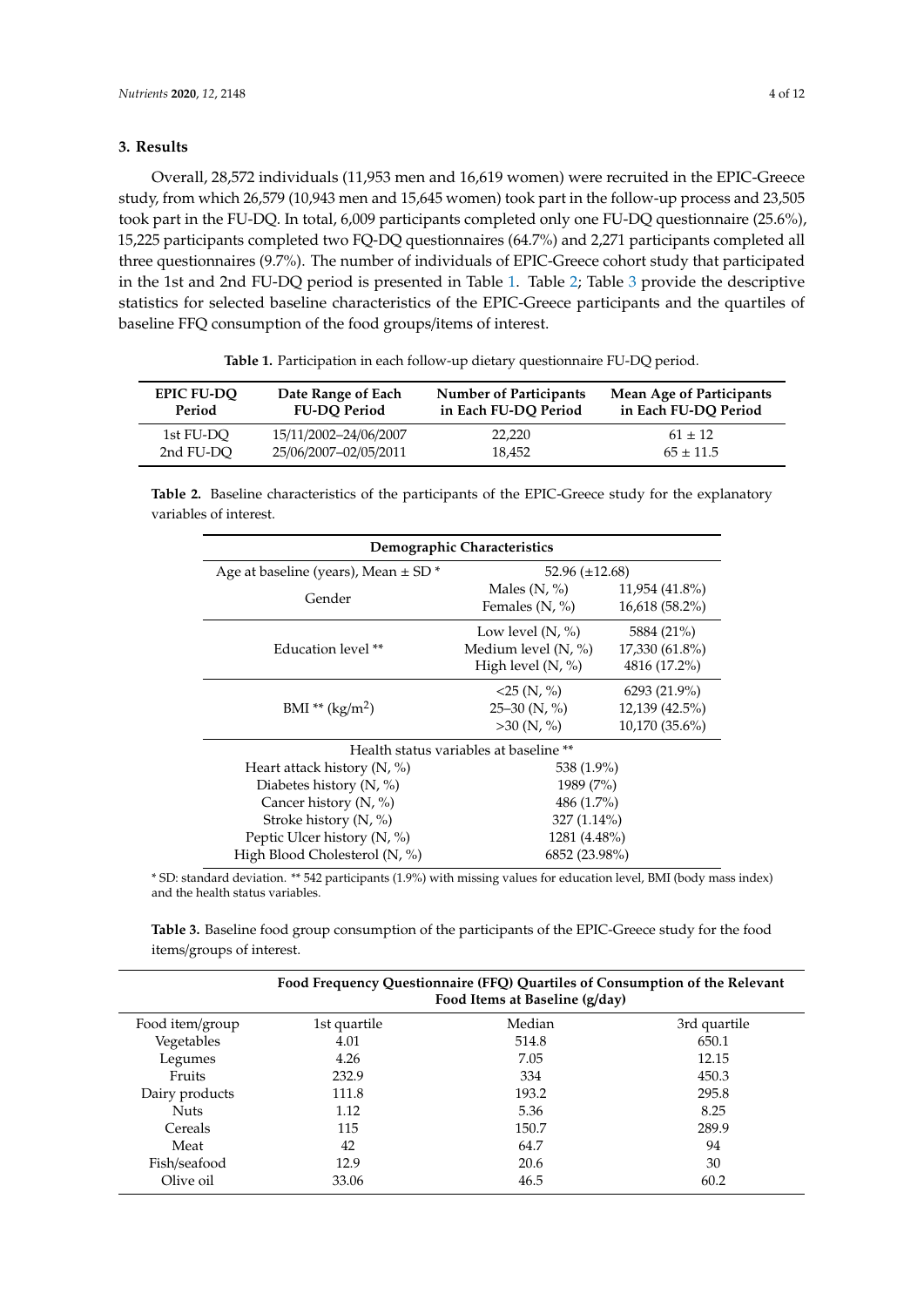#### 3.1. Qualitative Assessment of Trends in Nutritional Behavior NE HOOCOMENT OF INTERNATIONAL DENVELOPE

Figure 1 depicts the frequencies of the answers regarding food item/group for the first FU-DQ period (Figure [1a](#page-4-0)) and the second FU-DQ period (Figure [1b](#page-4-0)). Based on these figures, we qualitatively  $\frac{1}{2}$  assess the crude trends in the nutritional behavior of the EPIC-Greece participants. Figures S1 and S2 in the complementary material show the frequencies of answers regarding food item/group over quartiles of baseline FFQ consumption within each food item/group for the first (Figure S1) and second FU-DQ period (Figure S2). These figures provide further insight of whether baseline consumption (baseline FFQ quartile) relates to different frequency of each answer. In addition, a detailed frequency table of each FU-DQ answer category regarding consumption of the food items/groups of interest comparative to intake at baseline by FU-DQ period, is available in the complementary material.  $\alpha$  iterative measure more more participants reported and  $\alpha$  decrease  $\alpha$  decreases in consumption and  $\alpha$ the first category reporting consumption of the food nems groups of  $\frac{1}{2}$ 

<span id="page-4-0"></span>

**Figure 1.** Bar plots for frequency of answers over the food items/groups of interest for the two rounds **Figure 1.** Bar plots for frequency of answers over the food items/groups of interest for the two rounds of the FU-DQ questionnaires: (**a**) first FU-DQ period; (**b**) second FU-DQ period. of the FU-DQ questionnaires: (**a**) first FU-DQ period; (**b**) second FU-DQ period.

In Figure [1,](#page-4-0) it is explicitly shown that the answer with the highest frequency in all cases is the answer "The same". However, based on the frequencies of the answers "More"–"Much More" and "Less"–"Much Less", we can categorize the food items/groups into three categories: (a) food items/groups where more participants reported an increase rather than a decrease in consumption (vegetables, fruits and fish/seafood); (b) food items/groups where the inverse happened, that is, where more participants reported a decrease rather than an increase in consumption (dairy products, nuts, cereals, meat products); and (c) food items/groups where the frequencies of participants reporting an increase in consumption were roughly equal to those reporting a decrease (legumes, olive oil). It should be noted that, generally, opposite to dairy products, low-fat dairy products belong to the first category, where more participants reported an increase rather than a decrease in consumption (not depicted in the figure).

### *3.2. Association of Dietary Changes with Socioeconomic, Demographic and Health Factors*

Tables [4](#page-5-0) and [5](#page-6-0) provide the odds ratios of all the ordinal logistic models that were fit for each food item/group separately over the first FU-DQ (Table [4\)](#page-5-0) and second FU-DQ period (Table [5\)](#page-6-0).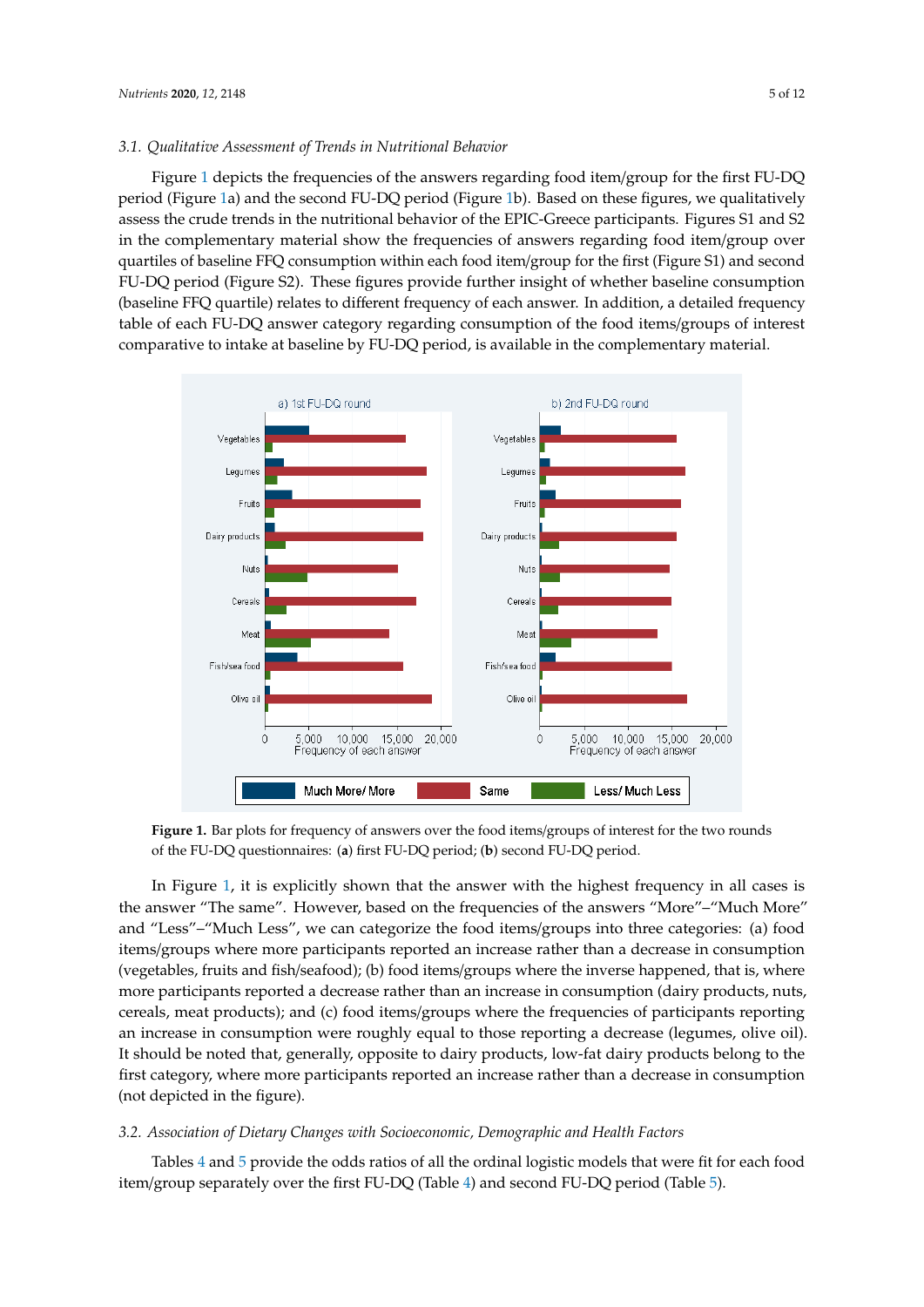| 1st FU-DQ Period           | Vegetables                  | Legumes                     | Fruits                      | Dairy<br>Products  | <b>Nuts</b>        | <b>Cereals</b>          | Meat            | Fish/Sea Food               | Olive Oil         |
|----------------------------|-----------------------------|-----------------------------|-----------------------------|--------------------|--------------------|-------------------------|-----------------|-----------------------------|-------------------|
|                            | OR (95% CI)                 | OR (95% CI)                 | OR (95% CI)                 | OR (95% CI)        | OR (95% CI)        | OR (95% CI)             | OR (95%CI)      | OR (95% CI)                 | OR (95% CI)       |
| FFQ 1st q. (ref. cat)      | $1(-)$                      | $1(-)$                      | $1(-)$                      | $1(-)$             | $1(-)$             | $1(-)$                  | $1(-)$          | $1(-)$                      | $1(-)$            |
| FFQ 2nd quartile           | $1.27*$                     | $1.25**$                    | $1.26**$                    | $1.25**$           | 1.07               | $1.33**$                | $1.21**$        | $1.23**$                    | 0.89              |
|                            | $(1.17 - 1.39)$             | $(1.13 - 1.38)$             | $(1.14 - 1.39)$             | $(1.13 - 1.38)$    | $(0.98 - 1.17)$    | $(1.2 - 1.46)$          | $(1.11 - 1.31)$ | $(1.12 - 1.35)$             | $(0.76 - 1.05)$   |
| FFQ 3rd quartile           | $1.43**$                    | $1.46**$                    | $1.46**$                    | $1.5**$            | $1.09(1 - 1.19)$   | $1.5**$                 | $1.41**$        | $1.43**$                    | 0.95              |
|                            | $(1.31 - 1.56)$             | $(1.32 - 1.62)$             | $(1.32 - 1.61)$             | $(1.35 - 1.65)$    |                    | $(1.35 - 1.66)$         | $(1.29 - 1.53)$ | $(1.31 - 1.57)$             | $(0.81 - 1.12)$   |
| FFQ 4th quartile           | $1.76**$                    | $1.56**$                    | $1.69**$                    | $1.55**$           | $1.34**$           | $1.66**$                | $1.59**$        | $1.9**$                     | 0.87              |
|                            | $(1.61 - 1.92)$             | $(1.41 - 1.73)$             | $(1.53 - 1.86)$             | $(1.4 - 1.72)$     | $(1.22 - 1.48)$    | $(1.49 - 1.85)$         | $(1.46 - 1.74)$ | $(1.73 - 2.09)$             | $(0.73 - 1.03)$   |
| Baseline age               | $0.93**$                    | $0.92**$                    | $0.95**$                    | $1(0.98 - 1.01)$   | 1.01               | $0.97*$                 | $0.96**$        | $0.98*$                     | $0.96*$           |
|                            | $(0.92 - 0.95)$             | $(0.91 - 0.94)$             | $(0.93 - 0.96)$             |                    | $(0.99 - 1.03)$    | $(0.95 - 0.99)$         | $(0.94 - 0.97)$ | $(0.96 - 0.99)$             | $(0.93 - 0.99)$   |
|                            |                             |                             |                             | Gender             |                    |                         |                 |                             |                   |
| Males (ref. cat)           | $1(-)$                      | $1(-)$                      | $1(-)$                      | $1(-)$             | $1(-)$             | $1(-)$                  | $1(-)$          | $1(-)$                      | $1(-)$            |
| Females                    | $1.21**$                    | $0.88*$                     | 1.04                        | $1.25**$           | $0.86**$           | 0.95                    | $0.85**$        | $1.21**$                    | $0.87*$           |
|                            | $(1.13 - 1.29)$             | $(0.82 - 0.95)$             | $(0.97 - 1.12)$             | $(1.16 - 1.35)$    | $(0.81 - 0.92)$    | $(0.87 - 1.03)$         | $(0.8 - 0.91)$  | $(1.13-1.3)$                | $(0.77 - 0.98)$   |
|                            |                             |                             |                             | Education          |                    |                         |                 |                             |                   |
| Low education              | $1(-)$                      | $1(-)$                      | $1(-)$                      | $1(-)$             | $1(-)$             | $1(-)$                  | $1(-)$          | $1(-)$                      | $1(-)$            |
| Medium education           | $1.33**$                    | $1.11*$                     | $1.26**$                    | 1.04               | $0.87*$            | 0.92                    | $0.77**$        | $1.5**$                     | 0.98              |
|                            | $(1.22 - 1.46)$<br>$2.48**$ | $(1.01 - 1.23)$<br>$1.38**$ | $(1.14 - 1.39)$             | $(0.94 - 1.15)$    | $(0.8 - 0.96)$     | $(0.83 - 1.02)$         | $(0.71 - 0.83)$ | $(1.36 - 1.65)$<br>$2.73**$ | $(0.83 - 1.15)$   |
| High education             |                             |                             | $2.07**$<br>$(1.82 - 2.36)$ | $1.1(0.96 - 1.27)$ | $0.81*$            | 0.88<br>$(0.77 - 1.02)$ | $0.4**$         |                             | $1.54**$          |
|                            | $(2.21 - 2.78)$             | $(1.2 - 1.58)$              |                             |                    | $(0.72 - 0.92)$    |                         | $(0.36 - 0.45)$ | $(2.41 - 3.08)$             | $(1.24 - 1.92)$   |
| $<$ 25 (ref.cat)           |                             |                             |                             | <b>BMI</b> group   |                    |                         |                 |                             |                   |
|                            | $1(-)$<br>1.05              | $1(-)$<br>$1.11*$           | $1(-)$                      | $1(-)$<br>$0.89*$  | $1(-)$<br>$0.76**$ | $1(-)$<br>$0.76**$      | $1(-)$<br>0.93  | $1(-)$<br>1.03              | $1(-)$<br>$0.81*$ |
| $25 - 30$                  | $(0.97 - 1.14)$             | $(1.01 - 1.22)$             | $1.1 * (1.01 - 1.2)$        | $(0.81 - 0.99)$    | $(0.7 - 0.83)$     | $(0.69 - 0.85)$         | $(0.86 - 1.01)$ | $(0.95 - 1.13)$             | $(0.69 - 0.94)$   |
|                            | 1.04                        | $1.12*$                     | 1.08                        | $0.83*$            | $0.72**$           | $0.61**$                | 0.96            |                             | $0.69**$          |
| $>30$                      | $(0.96 - 1.14)$             | $(1.01 - 1.24)$             | $(0.98 - 1.19)$             | $(0.75 - 0.92)$    | $(0.65 - 0.78)$    | $(0.55 - 0.68)$         | $(0.88 - 1.04)$ | $1.01(0.92 - 1.1)$          | $(0.59 - 0.81)$   |
|                            | 1.27                        | 1.23                        | $1.42*$                     | $0.72*$            | 0.98               | 0.86                    | $0.78*$         | $1.5*$                      | 1.25              |
| Heart attack history       | $(0.99 - 1.62)$             | $(0.92 - 1.64)$             | $(1.08 - 1.85)$             | $(0.56 - 0.94)$    | $(0.76 - 1.26)$    | $(0.66 - 1.13)$         | $(0.62 - 0.97)$ | $(1.17 - 1.92)$             | $(0.79 - 1.98)$   |
|                            | $1.33**$                    | $0.82*$                     | $0.63**$                    | 0.94               | $0.77**$           | $0.35**$                | 1.07            | 1.02                        | $0.71*$           |
| Diabetes history           | $(1.17 - 1.51)$             | $(0.7 - 0.95)$              | $(0.54 - 0.74)$             | $(0.81 - 1.09)$    | $(0.68 - 0.87)$    | $(0.31 - 0.4)$          | $(0.95 - 1.21)$ | $(0.89 - 1.17)$             | $(0.56 - 0.89)$   |
|                            | 1.07                        | 0.98                        | 1.09                        | 1.11               |                    | 1.09                    | 0.81            | 1.13                        | 1.34              |
| Cancer history             | $(0.85 - 1.35)$             | $(0.74 - 1.29)$             | $(0.84 - 1.41)$             | $(0.84 - 1.47)$    | $1.16(0.9-1.48)$   | $(0.83 - 1.45)$         | $(0.66 - 1.01)$ | $(0.89 - 1.43)$             | $(0.87 - 2.05)$   |
|                            | 1.15                        | 0.79                        |                             | 0.83               | 0.81               | $0.61*$                 | 0.84            | 1.01                        | 0.68              |
| Stroke history             | $(0.84 - 1.58)$             | $(0.55 - 1.13)$             | $1(0.71 - 1.43)$            | $(0.59 - 1.18)$    | $(0.59 - 1.11)$    | $(0.45 - 0.85)$         | $(0.63 - 1.12)$ | $(0.72 - 1.41)$             | $(0.39 - 1.19)$   |
|                            | $0.81*$                     | $0.75*$                     |                             | 0.88               |                    | 0.87                    | 1.01            |                             | 0.86              |
| Peptic Ulcer history       | $(0.7 - 0.95)$              | $(0.63 - 0.9)$              | $1.02(0.86 - 1.2)$          | $(0.74 - 1.05)$    | $0.9(0.77-1.05)$   | $(0.73 - 1.03)$         | $(0.87 - 1.16)$ | $1.17(1 - 1.36)$            | $(0.65 - 1.13)$   |
| <b>High Blood Pressure</b> | 0.99                        | 0.97                        |                             | $0.88*$            | $0.89*$            | $0.91*$                 | 0.99            | 0.95                        | 0.94              |
|                            | $(0.91 - 1.07)$             | $(0.88 - 1.06)$             | $1(0.92-1.1)$               | $(0.81 - 0.97)$    | $(0.82 - 0.96)$    | $(0.83 - 0.99)$         | $(0.92 - 1.07)$ | $(0.88 - 1.04)$             | $(0.81 - 1.09)$   |
|                            | $1.23**$                    | $1.15*$                     | $1.2**$                     | $0.76**$           | $0.79**$           | $0.9*$                  | $0.81**$        | $1.18**$                    | $0.96(0.84-1.1)$  |
| High Blood Cholesterol     | $(1.15 - 1.33)$             | $(1.06 - 1.26)$             | $(1.11-1.3)$                | $(0.7 - 0.83)$     | $(0.74 - 0.85)$    | $(0.83 - 0.98)$         | $(0.76 - 0.87)$ | $(1.1 - 1.28)$              |                   |

Table 4. Ordinal logistic regression performed on the food items/groups of interest for the 1<sup>st</sup> FU-DQ. The ordinal response variable has three categories ("Much More/More", "Same", or "Less/Much Less"). The estimated measure is the Odds Ratio (OR). Confidence intervals of the estimations are also given (CI).

<span id="page-5-0"></span>\* Statistical significance at *a* = 0.05 significance level, \*\* statistical significance at *a'* = 0.00017 level after Bonferroni correction.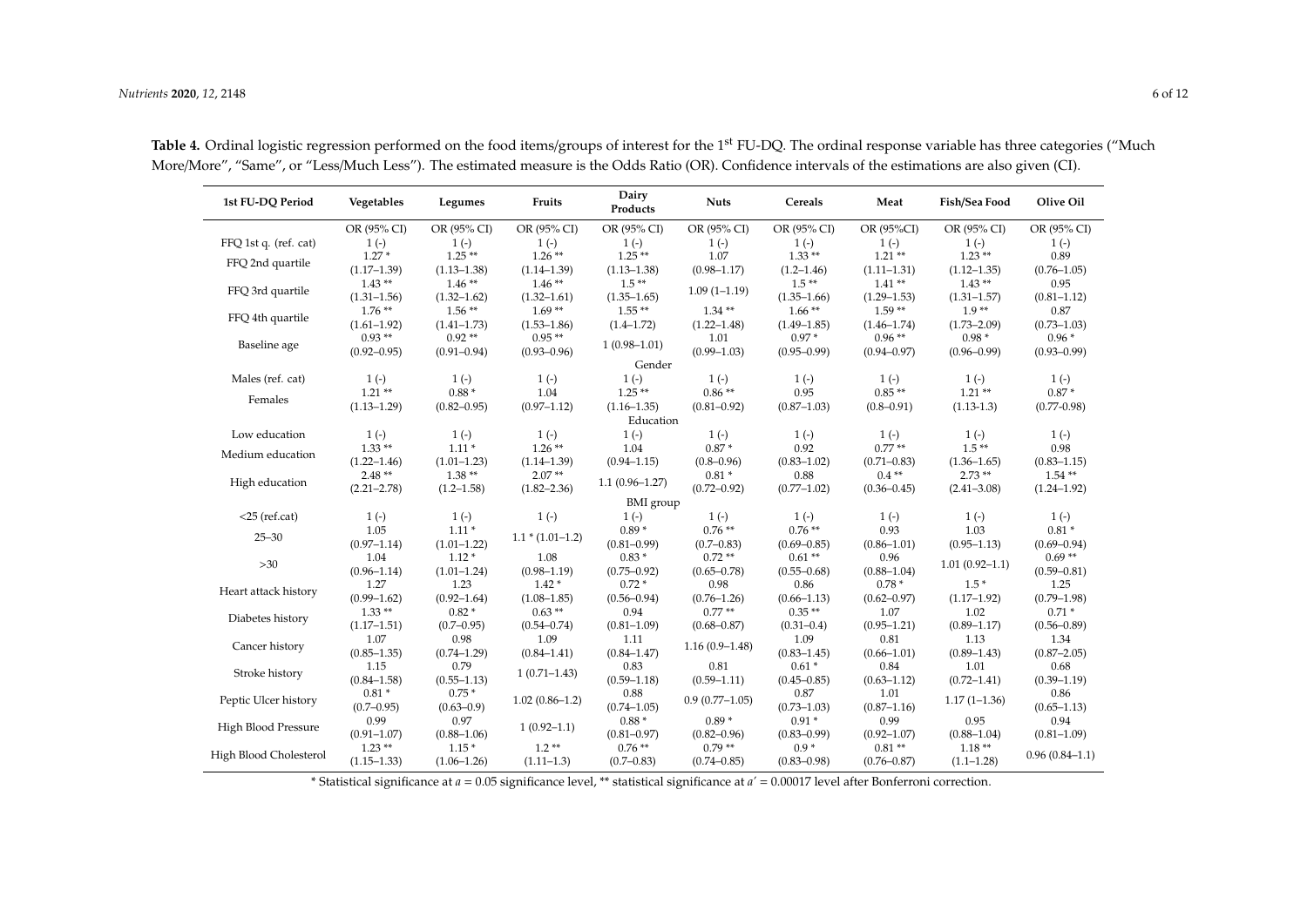| 2nd FU-DQ Period           | Vegetables                  | Legumes                     | Fruits                     | Dairy<br>Products           | <b>Nuts</b>                | Cereals                    | Meat                    | Fish/Seafood                | Olive Oil                  |
|----------------------------|-----------------------------|-----------------------------|----------------------------|-----------------------------|----------------------------|----------------------------|-------------------------|-----------------------------|----------------------------|
|                            | OR (95% CI)                 | OR (95% CI)                 | OR (95% CI)                | OR (95% CI)                 | OR (95% CI)                | OR (95% CI)                | OR (95% CI)             | OR (95% CI)                 | OR (95% CI)                |
| FFQ 1st q. (ref. cat)      | $1(-)$                      | $1(-)$                      | $1(-)$                     | $1(-)$                      | $1(-)$                     | $1(-)$                     | $1(-)$                  | $1(-)$                      | $1(-)$                     |
| FFQ 2nd quartile           | $1.13 * (1 - 1.26)$         | 1.13                        | 1.03                       | 1.04                        | 1.05                       | 1.02                       | 1.03                    | 1.11                        | $0.57**$                   |
|                            |                             | $(0.98 - 1.29)$             | $(0.91 - 1.17)$            | $(0.92 - 1.18)$             | $(0.93 - 1.18)$            | $(0.91 - 1.15)$            | $(0.94 - 1.14)$         | $(0.97 - 1.25)$             | $(0.44 - 0.73)$            |
| FFQ 3rd quartile           | $1.26**$                    | $1.16*$                     | 1.05                       | $1(0.89 - 1.13)$            | $1(0.89 - 1.13)$           | 1.03                       | $1.24**$                | $1.18*$                     | $0.48**$                   |
|                            | $(1.12 - 1.42)$             | $(1.01 - 1.33)$             | $(0.93 - 1.19)$            |                             |                            | $(0.91 - 1.16)$            | $(1.12 - 1.37)$         | $(1.04 - 1.34)$             | $(0.37 - 0.62)$            |
| FFQ 4th quartile           | $1.35**$                    | $1.24*$                     | $1.25*$                    | 1.03                        | 1.09                       | 1.12                       | $1.3**$                 | $1.39**$                    | $0.45**$ (0.3)             |
|                            | $(1.21 - 1.52)$<br>$0.89**$ | $(1.08 - 1.42)$<br>$0.89**$ | $(1.1 - 1.41)$<br>$0.91**$ | $(0.91 - 1.16)$<br>$1.05**$ | $(0.96 - 1.24)$<br>$1.03*$ | $(0.99 - 1.28)$<br>$1.03*$ | $(1.17 - 1.45)$<br>0.99 | $(1.23 - 1.57)$<br>$0.94**$ | 0.58)                      |
| Baseline age               | $(0.87 - 0.91)$             | $(0.87 - 0.91)$             | $(0.89 - 0.93)$            | $(1.02 - 1.07)$             | $(1.01 - 1.05)$            | $(1.01 - 1.05)$            | $(0.97 - 1.01)$         | $(0.92 - 0.96)$             | $0.99(0.94 - 1.04)$        |
|                            |                             |                             |                            | Gender                      |                            |                            |                         |                             |                            |
| Males (ref.cat)            | $1(-)$                      | $1(-)$                      | $1(-)$                     | $1(-)$                      | $1(-)$                     | $1(-)$                     | $1(-)$                  | $1(-)$                      | $1(-)$                     |
|                            | 0.97                        | $0.8**$                     | 0.94                       | $0.8**$                     | 1.01                       | 0.95                       |                         | 0.97                        | 0.89                       |
| Females                    | $(0.89 - 1.05)$             | $(0.72 - 0.88)$             | $(0.86 - 1.03)$            | $(0.72 - 0.87)$             | $(0.93 - 1.11)$            | $(0.86 - 1.04)$            | $0.97(0.9-1.05)$        | $(0.89 - 1.07)$             | $(0.74 - 1.07)$            |
|                            |                             |                             |                            | Education                   |                            |                            |                         |                             |                            |
| Low education (ref. cat)   | $1(-)$                      | $1(-)$                      | $1(-)$                     | $1(-)$                      | $1(-)$                     | $1(-)$                     | $1(-)$                  | $1(-)$                      | $1(-)$                     |
|                            | $1.25*$                     | $1.22*$                     | $1.37**$                   | $0.84*$                     |                            | 0.99                       | $0.83**$                | $1.5**$                     | 1.05                       |
| Medium education           | $(1.11 - 1.41)$             | $(1.06-1.4)$                | $(1.2 - 1.56)$             | $(0.74 - 0.95)$             | $1(0.89 - 1.12)$           | $(0.88 - 1.12)$            | $(0.75 - 0.91)$         | $(1.31 - 1.71)$             | $(0.83 - 1.34)$            |
|                            | $1.86**$                    | $1.91**$                    | 2.02                       | $0.72**$                    | 1.12                       | 0.98                       | $0.63**$                | $2.18**$                    | 0.92                       |
| High education             | $(1.59 - 2.17)$             | $(1.58 - 2.29)$             | $**(1.7-2.39)$             | $(0.61 - 0.85)$             | $(0.95 - 1.32)$            | $(0.83 - 1.15)$            | $(0.55 - 0.72)$         | $(1.84 - 2.59)$             | $(0.66 - 1.28)$            |
|                            |                             |                             |                            | BMI group                   |                            |                            |                         |                             |                            |
| $<$ 25 (ref. cat)          | $1(-)$                      | $1(-)$                      | $1(-)$                     | $1(-)$                      | $1(-)$                     | $1(-)$                     | $1(-)$                  | $1(-)$                      | $1(-)$                     |
| $25 - 30$                  | 1.09                        | 1.03                        | $1.17*$                    | $0.8*$                      | $0.85*$                    | $0.69**$                   | 0.93                    | 1.12                        | 0.97                       |
|                            | $(0.97 - 1.21)$             | $(0.91 - 1.17)$             | $(1.04 - 1.32)$            | $(0.71 - 0.91)$             | $(0.76 - 0.96)$            | $(0.61 - 0.79)$            | $(0.84 - 1.02)$         | $(0.99 - 1.26)$             | $(0.76 - 1.22)$            |
| $>30$                      | $1.14*$                     | 0.98                        | $1.17*$                    | $0.78**$                    | $0.7**$                    | $0.47**$                   | $0.87*$                 | $1.19*$                     | $0.8(0.62 - 1.03)$         |
|                            | $(1.01 - 1.27)$             | $(0.85 - 1.13)$             | $(1.03 - 1.33)$            | $(0.69 - 0.89)$             | $(0.62 - 0.8)$             | $(0.41 - 0.54)$            | $(0.79 - 0.96)$         | $(1.05 - 1.35)$             |                            |
| Heart attack history       | $0.72(0.5-1.05)$            | 1.08                        | 0.86                       | 0.94                        | 1.34                       | 1.35                       | 1.04                    | $1.11(0.76-1.6)$            | $1.1(0.53 - 2.32)$         |
|                            |                             | $(0.71 - 1.64)$             | $(0.58 - 1.27)$            | $(0.65 - 1.37)$             | $(0.91 - 1.98)$            | $(0.91 - 1.99)$            | $(0.78 - 1.39)$         |                             |                            |
| Diabetes history           | 0.98                        | $0.6**$                     | $0.63**$                   | 0.86                        | $0.74*$                    | $0.41**$                   | $0.85*$                 | 0.88                        | 0.75                       |
|                            | $(0.82 - 1.18)$             | $(0.49 - 0.74)$             | $(0.51 - 0.77)$            | $(0.72 - 1.03)$             | $(0.63 - 0.88)$            | $(0.35 - 0.47)$            | $(0.74 - 0.98)$         | $(0.72 - 1.07)$             | $(0.53 - 1.08)$            |
| Cancer history             | 0.74                        | $0.87(0.58-1.3)$            | 0.86                       | $0.99(0.7-1.4)$             | $1.28(0.89 - 1.85)$        | 1.37                       | $1.21(0.9-1.61)$        | 1.11                        | 0.87                       |
|                            | $(0.52 - 1.05)$<br>$0.55*$  | $0.51*$                     | $(0.59 - 1.24)$<br>0.62    |                             | 1.02                       | $(0.94 - 2.01)$<br>1.22    | 1.13                    | $(0.78 - 1.57)$<br>0.81     | $(0.44 - 1.72)$<br>$0.34*$ |
| Stroke history             | $(0.35 - 0.88)$             | $(0.32 - 0.82)$             | $(0.38 - 1.01)$            | $0.94(0.59-1.5)$            | $(0.65 - 1.58)$            | $(0.77 - 1.94)$            | $(0.77 - 1.64)$         | $(0.49 - 1.34)$             | $(0.17 - 0.7)$             |
|                            | 1.08                        |                             |                            | 1.06                        | 0.88                       | 0.89                       | 0.87                    |                             | 0.71                       |
| Peptic Ulcer history       | $(0.88 - 1.32)$             | $1.02(0.81-1.3)$            | $1(0.81 - 1.25)$           | $(0.85 - 1.32)$             | $(0.72 - 1.07)$            | $(0.73 - 1.09)$            | $(0.74 - 1.03)$         | $1.13(0.92 - 1.4)$          | $(0.47 - 1.06)$            |
| <b>High Blood Pressure</b> | 0.95                        | $0.83*$                     | 0.98                       |                             | $0.86*$                    | $0.87*$                    | 1.05                    | 0.93                        | 0.93                       |
|                            | $(0.85 - 1.05)$             | $(0.73 - 0.94)$             | $(0.88 - 1.11)$            | $0.9(0.81 - 1.01)$          | $(0.77 - 0.95)$            | $(0.79 - 0.97)$            | $(0.96 - 1.15)$         | $(0.83 - 1.04)$             | $(0.74 - 1.16)$            |
|                            | $1.13*$                     | $1.16*$                     | 1.07                       | $0.83*$                     | 0.93                       | $0.89*$                    | $0.84**$                | $1.19*$                     |                            |
| High Blood Cholesterol     | $(1.03 - 1.25)$             | $(1.03 - 1.3)$              | $(0.96 - 1.19)$            | $(0.75 - 0.91)$             | $(0.84 - 1.02)$            | $(0.8 - 0.98)$             | $(0.78 - 0.91)$         | $(1.08 - 1.32)$             | $0.86(0.7-1.06)$           |

Table 5. Ordinal logistic regression performed on the food items/groups of interest for the 2<sup>nd</sup> FU-DQ. The ordinal response variable has three categories ("Much More/More", "Same", or "Less/Much Less"). The estimated measure is the Odds Ratio (OR). Confidence intervals of the estimations are also given (CI).

<span id="page-6-0"></span>\* Statistical significance at *a* = 0.05 significance level, \*\* statistical significance at *a*' = 0.00017 level after Bonferroni correction.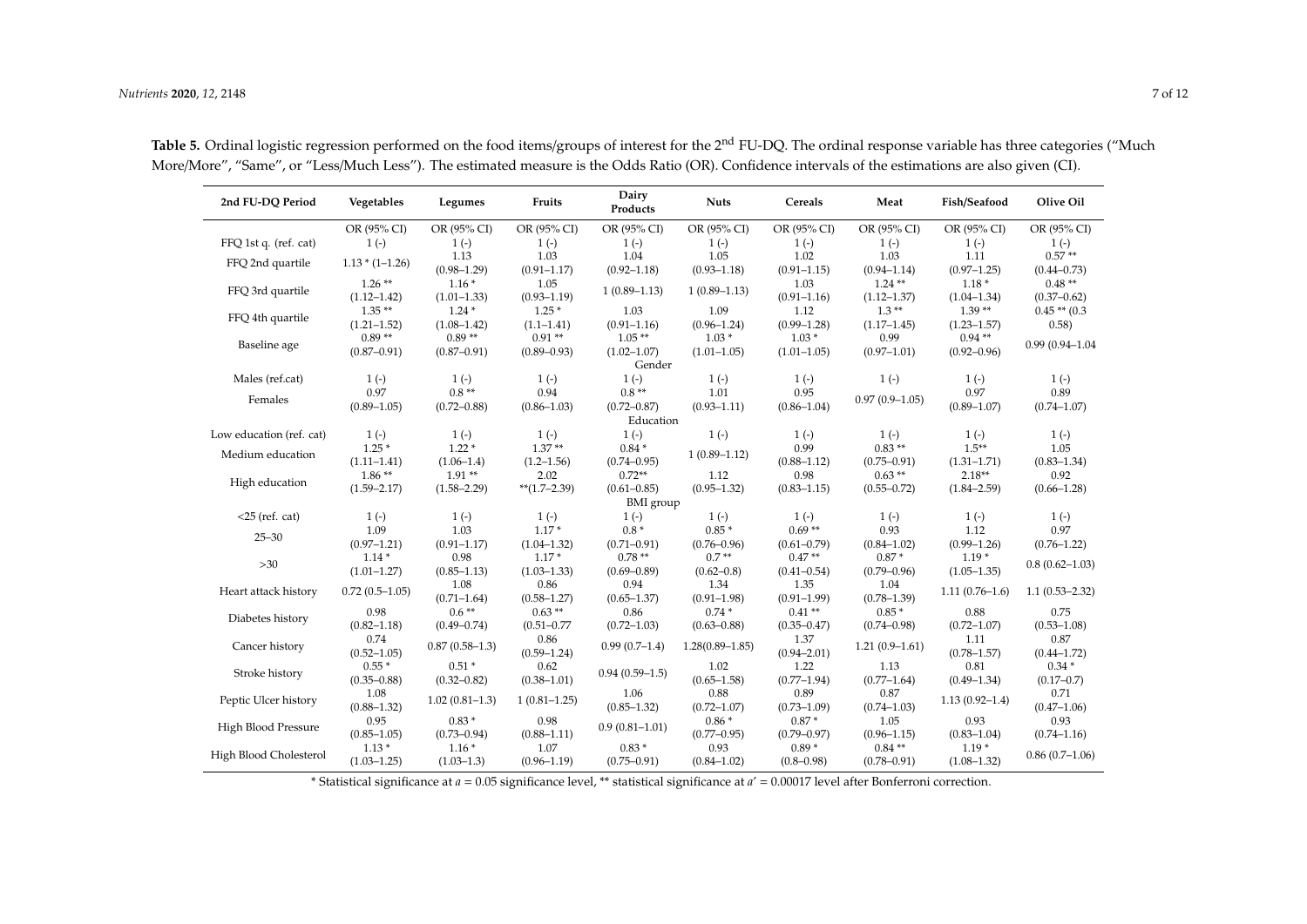Table [4](#page-5-0) shows the model results regarding the first FU-DQ period (2002–2007). Belonging to a higher quartile of baseline FFQ consumption is correlated with a relevant increase in the odds of reporting higher consumption of all food items/groups, except olive oil and nuts (with the exception the participants of the top FFQ baseline quartile). Sensitivity analyses show the presence of a trend (*p* < 0.0001) for all foods except olive oil, meaning that, in general, the higher the quartile of initial FFQ consumption, the greater the chance of reporting increased consumption. A 5-year increase in baseline age is correlated with decreased odds of higher consumption of vegetables, legumes and fruits. Being female is correlated with lower odds of reporting higher consumption of meat and nuts than men, but also higher odds for vegetables, fish/sea food and dairy products. Education level seems to be strongly associated with the responses for most food items/groups. Having a medium or high education level is correlated with increased odds of reporting higher consumption of vegetables, fruits and fish/sea food when compared to having a low educational level, and decreased odds of reporting higher consumption of meat. Having a high educational level in particular is also correlated with increased odds of reporting higher consumption of legumes and olive oil. Being overweight  $(25 < BMI \le 30)$  or obese (BMI  $\ge 30$ ) is correlated with decreased odds of reporting higher consumption of nuts, cereals and olive oil.

Having a heart attack history at baseline is correlated with a decrease in odds of reporting higher consumption of meat and dairy products and increased odds of reporting higher consumption of fruits and fish/sea food compared to healthy individuals. However, those results are not statistically significant on the Bonferroni corrected significance level. Having diabetes mellitus at baseline is associated with increased odds of higher vegetable consumption and decreased odds of reporting higher consumption of fruits, legumes, cereals and nuts, showing that the diabetic participants altered their behavior towards these food groups most likely as a result of the diet restrictions imposed by the condition. History of cancer, peptic ulcer and high blood pressure at baseline do not show any strong associations with the responses of the first FU-DQ period on the Bonferroni corrected level of 0.00017. Hypercholesterolemia appears to be correlated with increased odds of reporting higher vegetable, fruit and fish/sea food consumption and decreased odds of reporting higher meat, nut and dairy product consumption.

Table [5](#page-6-0) shows the model results regarding the second FU-DQ period (2007–2011). Belonging to higher quartiles of baseline FFQ consumption is correlated with increased odds of reporting higher consumption of vegetables, meat, fish /sea food and decreased odds of reporting olive oil consumption when compared to participants of the lower FFQ quartile at baseline. Sensitivity analyses show the presence of a trend  $(p < 0.0004)$  of consumption of vegetables, fruits, meat, fish/seafood and olive oil, meaning that for half of the food items/groups, the higher the quartile of initial FFQ consumption, the greater the chance of reporting increased consumption. A 5-year increase in age at baseline is correlated with decreased odds of higher consumption of vegetables, legumes, fruits and fish/sea food and increased odds of dairy product consumption. Being female is correlated with lower odds than males of reporting higher consumption of legumes and dairy products when compared to baseline. Having a medium or high education level is correlated with increased odds of reporting higher consumption of fruits and fish/sea food compared to having a low educational level, and decreased odds of reporting higher consumption of meat, which is similar to the first FU-DQ. In particular, having a high educational level is also correlated with increased odds of reporting higher consumption of legumes and vegetables and decreased odds of reporting consumption of dairy products. Being overweight or obese correlates with decreased odds of reporting higher consumption of cereals than baseline when compared to being of normal weight. In specific, being obese is also associated with decreased odds of reporting higher consumption of nuts and dairy products than baseline. Among the health condition variables, only diabetes and hypercholesterolemia showed statistically significant correlations with changes in nutritional behavior at the Bonferroni corrected significance level. In particular, having diabetes at baseline is correlated with decreased odds of reporting higher consumption than baseline for fruits, legumes and cereals, which is in accordance with the results of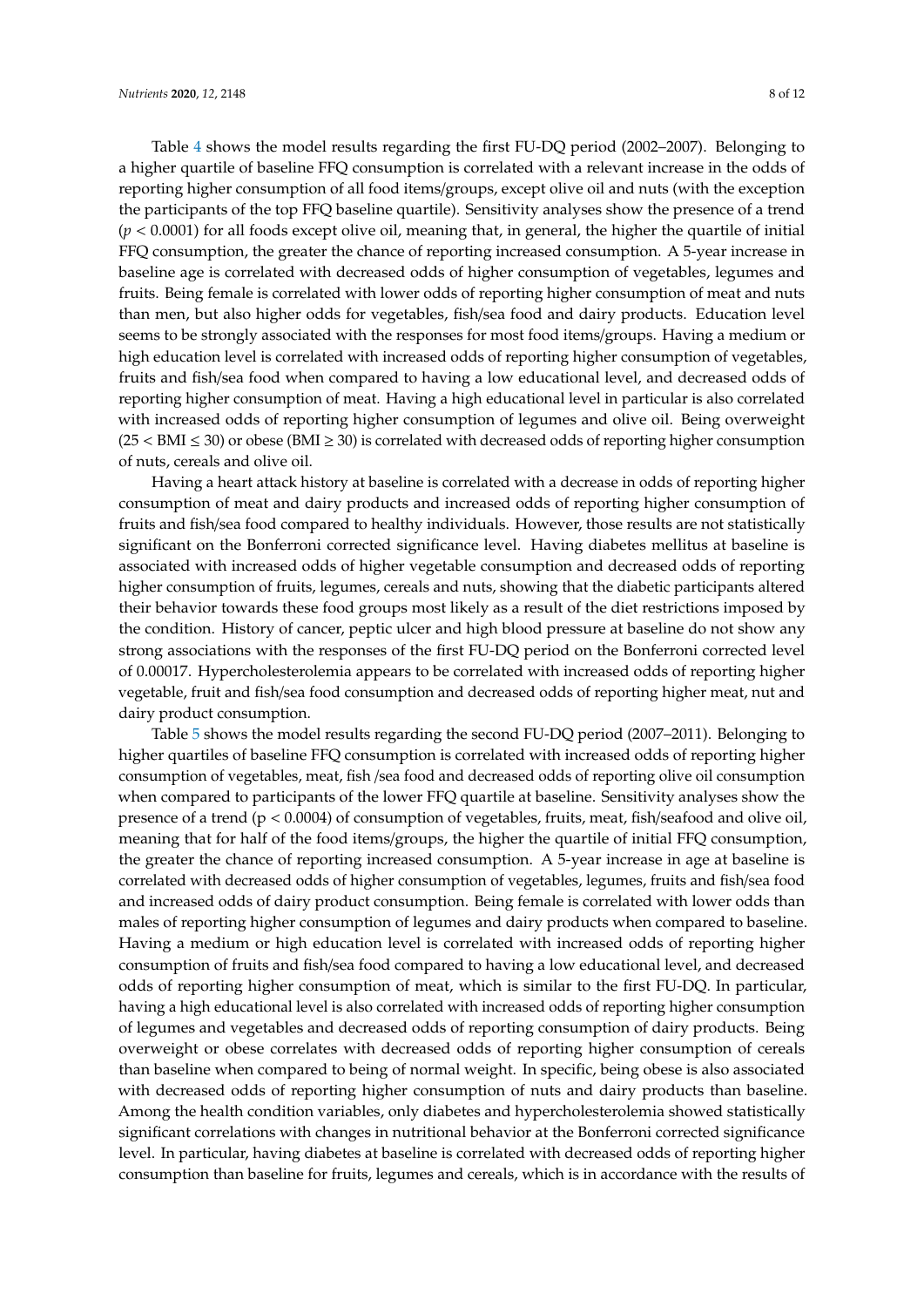the first FU-DQ period analysis. Last but not least, as in the first FU-DQ period, hypercholesterolemia appears to be correlated with a decreased chance of reporting higher meat consumption.

#### **4. Discussion**

This study aimed to assess the changes in the nutritional behavior of the Greek EPIC cohort participants over time and study the association of these changes with demographic, socioeconomic and health factors measured at baseline.

Among the participants of EPIC-Greece reporting a change in the consumption of a food item/group, more participants reported an increase in the consumption of vegetables, fruits, fish/seafood and low-fat dairy products and a decrease in dairy products (general), meat and meat products, nuts and cereals, while those reporting increased consumption of olive oil and legumes were roughly equal to those reporting a decrease. These results are indicative of an overall tendency towards a healthier diet. Among the characteristics of the profile of participants implementing changes towards a healthier nutritional profile, higher education level was associated with significant changes, as well as female gender.

Among the health conditions considered, participants with diabetes and high blood cholesterol at baseline were reporting changes expected for their conditions (such as increased vegetable and decreased fruit consumption for diabetic subjects, and increased vegetable, fruits and fish/sea food and decreased meat, nut and dairy product consumption for those with high blood cholesterol). A consistent finding was that those reporting higher consumption at baseline reported also more pronounced changes.

These results from EPIC-Greece can be compared with those of other cohort studies in Europe [\[11](#page-10-7)[–13\]](#page-10-8). In the SUN study [\[12\]](#page-10-10) (Spain, 1999–2013), the results show an increase in the consumption of vegetables, fruits, cereals and nuts; stable consumption of fish and olive oil; a mixed trend for dairy products (increase in low-fat products, decrease in high-fat products); and a decrease in the consumption of legumes and meat/meat products. This is largely consistent with our findings, which also report increasing trends for vegetable and fruit consumption, an unchanged consumption of olive oil and a decrease in meat consumption. However, while EPIC-Greece reports a decrease in cereals, nuts and dairy products and a stable consumption of legumes, SUN reports an increase in the consumption of nuts and cereals, mixed trends in dairy product consumption and a decrease in legume consumption. It should be noted that the SUN study cohort population consists of younger participants with a mean age of 35 years at baseline, while the mean age of EPIC-Greece participants was 57 years at recruitment. In addition, all participants in the SUN cohort are of high educational level (university graduate students and health care professionals), while only 17.2% of the EPIC-Greece participants have a post-secondary education degree. Our finding that higher educational level influences dietary habits may be the reason behind some rather minor differences between our study and SUN.

A similar study whose results can be compared to ours has been reported by the Danish MONICA project, even though the follow-up period did not cover the same calendar period as our study [\[11–](#page-10-7)[13\]](#page-10-8). The cohort population of this study was drawn from random, age-stratified samples of 30, 40, 50 and 60 years of age at recruitment and had a 10 year follow-up period (1982–1992). Reported changes in dietary habits from the MONICA project are consistent with the results of EPIC-Greece, reporting an increase in vegetables, fruits, fish (in men) and a decrease in meat and dairy products. However, the MONICA study reports different trends for subtypes of cereals, and refers to "plant-based oils" without explicitly mentioning olive oil, and there is no information regarding nuts.

Although the above studies are not identical as far as mean age at baseline or their calendar period, it is important to note the fact that in all studies, the participants report an overall tendency of healthier nutritional habits with the passage of time [\[11–](#page-10-7)[13\]](#page-10-8).

For the association between the demographic factors and baseline consumption (FFQ quartiles) with the changes in consumption during follow-up, Andrade L. et al. [\[14\]](#page-10-9), using data from the SUN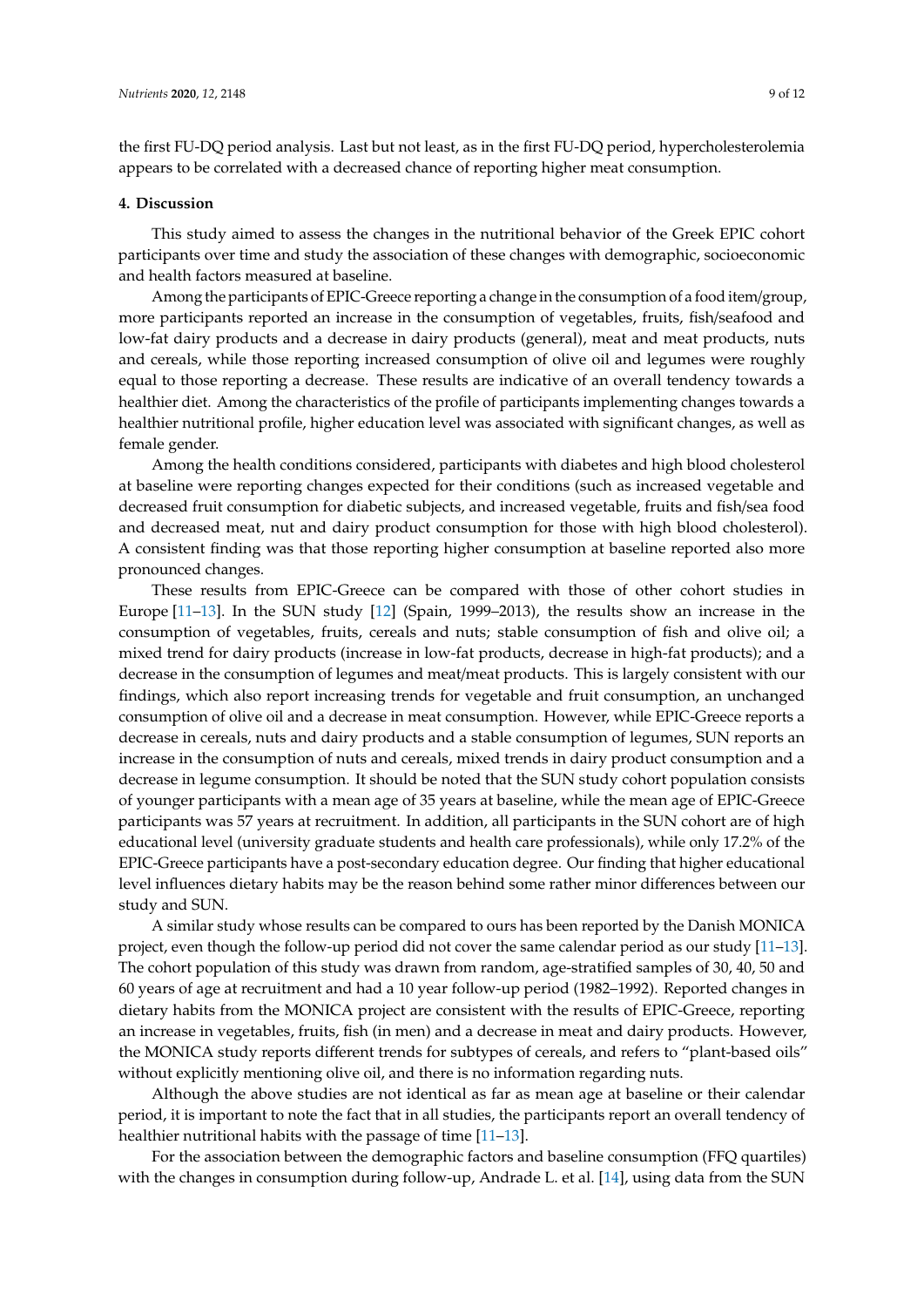study, provide broadly comparable results using a composite score of "healthy eating attitudes" based on the responses to 10 qualitative questions. In this study, female gender and older age at baseline are positively associated with an increase in score, while BMI greater that 25 at baseline does not seem to have an association with the score. Our findings are consistent in indicating that female gender is associated with a change towards a healthier consumption pattern, and that baseline BMI is not consistently associated with changes in nutritional behavior. However, age in our study is associated with smaller consumption of all food groups.

A higher quartile of Mediterranean diet score at baseline was associated with a greater positive change in nutritional attitude in the SUN participants after 10 years of follow-up compared to those belonging to the first quartile. In our study, we used FFQ baseline quartiles of consumption in the analysis, showing that the higher the quartile of baseline consumption, the higher the odds of reporting higher consumption than baseline for almost all food items/groups. The results from the two studies, while not directly comparable, do indicate that higher quartiles of consumption and Mediterranean diet score at baseline relate with reporting higher changes in consumption and nutritional behavior.

In our study, comparing the results from the two FU-DQ periods showed that during the second FU-DQ period, the general pattern of changes and their determinants remain consistent, but the reported changes are less pronounced. As out participants were always asked to compare with the baseline period, this can be a memory effect as time becomes more distant.

This study has a number of strengths and several limitations. EPIC-Greece is a large cohort study, including more than 28,500 participants. The large majority of the initial participants completed at least one follow-up dietary questionnaire during the period of 2002 to 2011. The participants were recruited from all over the country, thus covering a broad range of socio-demographic factors [\[8,](#page-10-4)[20\]](#page-11-5). However, the information on dietary changes is qualitative and was obtained through a short follow-up questionnaire, so the true extent of the reported changes was not possible to be quantitatively assessed. In such case, there can be misreporting because of recall bias or other perception fallacies. Another issue is that not all participants participated in each one of the FU-DQ periods. Last but not least, albeit a large sample, the EPIC-Greece cohort was not designed to be a representative sample of the Greek population. Therefore, it would be preferable to avoid generalizing the trends observed in this study to the overall population. However that results on the demographic, socioeconomic and health profile of people following different dietary patterns over time provides valid and useful results for public health policies.

## **5. Conclusions**

For the participants of the EPIC-Greece study, the reported dietary changes during follow-up in comparison to baseline suggest, for most of the food groups, a trend towards a healthier diet. However, the change in the nutritional behavior is not the same among the different subgroups, indicating that targeted health policy plans and strategies on specific sub- population groups should be encouraged. With dietary habits and their trends significantly affecting health outcomes both on a population and an individual level, such recordings and analysis of these trends are useful in further investigating the relationship between health and nutrition.

**Supplementary Materials:** The following are available online at http://[www.mdpi.com](http://www.mdpi.com/2072-6643/12/7/2148/s1)/2072-6643/12/7/2148/s1, Figure S1: Graphical representation of the frequencies of responses from the participants by food group and FFQ quartiles of baseline consumption during the first FU-DQ period. Figure S2: Graphical representation of the frequencies of responses from the participants by food group and FFQ quartiles of baseline consumption during the second FU-DQ period. Table S1: Number and percentages (%) of participants' responds regarding consumption of vegetables, fruit, legumes, cereals, dairy products, red meat and fish/seafood, olive oil and nuts compared to their corresponding intake at recruitment, by FU-DQ period. The EPIC-Greece study.

**Author Contributions:** N.S. and I.P. contributed significantly to the conception and design of the submitted work, the analysis and interpretation of the nutritional data as the lead biostatisticians, as well as in the writing of the draft and the revision of the work. G.M. and E.P. contributed significantly to the conception and design of the submitted work, the data acquisition, as well as in the writing of the draft and the revision of the work. A.T. and K.K. contributed significantly to the conception and design of the submitted article, the acquisition of the data,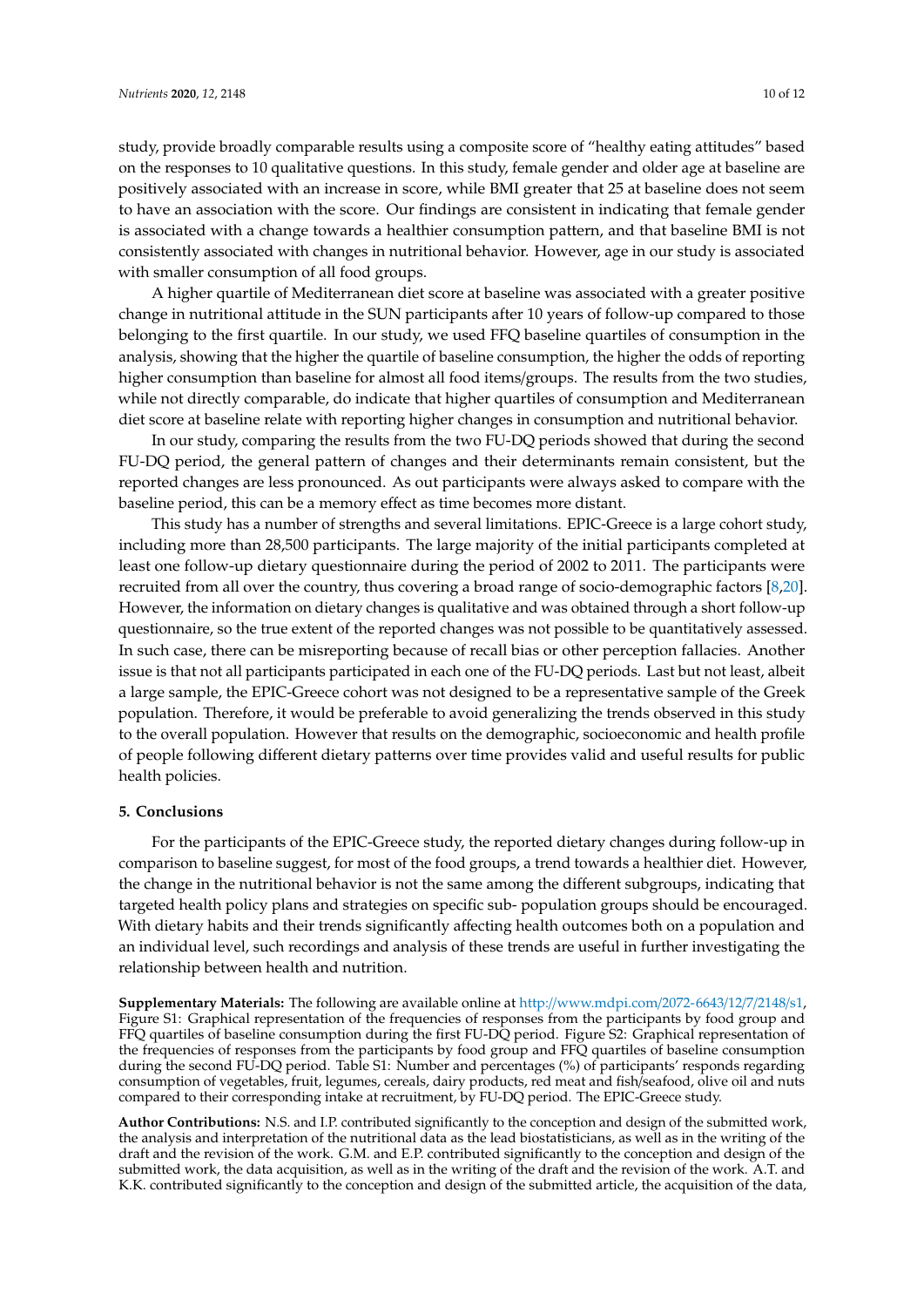the co-ordination of the authors, as well as in the writing of the draft and the revision of the work. All authors have agreed both to be personally accountable for their own contributions and to ensure that questions related to the accuracy or integrity of any part of the work are appropriately investigated, resolved, and the resolution documented in the literature. All authors have read and agreed to the published version of the manuscript.

**Funding:** This paper was supported by the Hellenic Health Foundation.

**Acknowledgments:** The contribution to this paper of our late colleague Christina Bamia was invaluable.

**Conflicts of Interest:** All authors declare no support from any organization for the submitted work, no financial relationships with any organizations that might have an interest in the submitted work in the previous three years and no competing interest related to this work. No financial disclosures.

## **References**

- <span id="page-10-0"></span>1. Varela-Moreiras, G.; Ruiz, E.; Valero, T.; Avila, J.M.; del Pozo, S. The Spanish diet: An update. *Nutr. Hosp.* **2013**, *28* (Suppl. 5), 13–20. [\[PubMed\]](http://www.ncbi.nlm.nih.gov/pubmed/24010740)
- 2. Toffanello, E.D.; Inelmen, E.M.; Minicuci, N.; Campigotto, F.; Sergi, G.; Coin, A.; Miotto, F.; Enzi, G.; Manzato, E. Ten-year trends in dietary intake, health status and mortality rates in free-living elderly people. *J. Nutr. Health Aging* **2010**, *14*, 259–264. [\[CrossRef\]](http://dx.doi.org/10.1007/s12603-010-0058-1) [\[PubMed\]](http://www.ncbi.nlm.nih.gov/pubmed/20305991)
- 3. Sui, Z.; Raubenheimer, D.; Cunningham, J.; Rangan, A. Changes in meat/poultry/fish consumption in Australia: from 1995 to 2011–2012. *Nutrients* **2016**, *8*, 753. [\[CrossRef\]](http://dx.doi.org/10.3390/nu8120753) [\[PubMed\]](http://www.ncbi.nlm.nih.gov/pubmed/27886131)
- <span id="page-10-1"></span>4. Attah, A.O.; Braaten, T.; Skeie, G. Change in potato consumption among Norwegian women 1998–2005—The norwegian women and cancer study (NOWAC). *PLoS ONE* **2017**, *12*, e0179441. [\[CrossRef\]](http://dx.doi.org/10.1371/journal.pone.0179441) [\[PubMed\]](http://www.ncbi.nlm.nih.gov/pubmed/28598991)
- <span id="page-10-2"></span>5. Symmank, C.; Mai, R.; Hoffmann, S.; Stok, F.M.; Renner, B.; Lien, N.; Rohm, H. Predictors of food decision making: A systematic interdisciplinary mapping (SIM) review. *Appetite* **2017**, *110*, 25–35. [\[CrossRef\]](http://dx.doi.org/10.1016/j.appet.2016.11.023) [\[PubMed\]](http://www.ncbi.nlm.nih.gov/pubmed/27871944)
- <span id="page-10-3"></span>6. Onvani, S.; Haghighatdoost, F.; Surkan, P.J.; Larijani, B.; Azadbakht, L. Adherence to the healthy eating index and alternative healthy eating index dietary patterns and mortality from all causes, cardiovascular disease and cancer: a meta-analysis of observational studies. *J. Hum. Nutr. Diet.* **2017**, *30*, 216–226. [\[CrossRef\]](http://dx.doi.org/10.1111/jhn.12415) [\[PubMed\]](http://www.ncbi.nlm.nih.gov/pubmed/27620213)
- 7. Iacoviello, L.; Bonaccio,M.; Cairella, G.; Catani,M.V.; Costanzo, S.; D'Elia, L.; Giacco, R.; Rendina, D.; Sabino, P.; Savini, I.; et al. Diet and primary prevention of stroke: Systematic review and dietary recommendations by the ad hoc Working Group of the Italian Society of Human Nutrition. *Nutr. Metab. Cardiovasc. Dis.* **2018**, *28*, 309–334. [\[CrossRef\]](http://dx.doi.org/10.1016/j.numecd.2017.12.010) [\[PubMed\]](http://www.ncbi.nlm.nih.gov/pubmed/29482962)
- <span id="page-10-4"></span>8. Trichopoulou, A.; Costacou, T.; Bamia, C.; Trichopoulos, D. Adherence to a Mediterranean diet and survival in a Greek population. *N. Engl. J. Med.* **2003**, *348*, 2599–2608. [\[CrossRef\]](http://dx.doi.org/10.1056/NEJMoa025039) [\[PubMed\]](http://www.ncbi.nlm.nih.gov/pubmed/12826634)
- <span id="page-10-5"></span>9. Wang, D.D.; Leung, C.W.; Li, Y.; Ding, E.L.; Chiuve, S.E.; Hu, F.B.; Willett, W.C. Trends in dietary quality among adults in the United States, 1999 through 2010. *JAMA Intern. Med.* **2014**, *174*, 1587–1595. [\[CrossRef\]](http://dx.doi.org/10.1001/jamainternmed.2014.3422) [\[PubMed\]](http://www.ncbi.nlm.nih.gov/pubmed/25179639)
- <span id="page-10-6"></span>10. Whitton, C.; Nicholson, S.K.; Roberts, C.; Prynne, C.J.; Pot, G.; Olson, A.; Fitt, E.; Cole, D.; Teucher, B.; Bates, B.; et al. National diet and nutrition survey: UK food consumption and nutrient intakes from the first year of the rolling programme and comparisons with previous surveys. *Br. J. Nutr.* **2011**, *106*, 1899–1914. [\[CrossRef\]](http://dx.doi.org/10.1017/S0007114511002340) [\[PubMed\]](http://www.ncbi.nlm.nih.gov/pubmed/21736781)
- <span id="page-10-7"></span>11. Pot, G.K.; Prynne, C.J.; Almoosawi, S.; Kuh, D.; Stephen, A.M. NSHD scientific and data collection teams trends in food consumption over 30 years: evidence from a British birth cohort. *Eur. J. Clin. Nutr.* **2015**, *69*, 817–823. [\[CrossRef\]](http://dx.doi.org/10.1038/ejcn.2014.223) [\[PubMed\]](http://www.ncbi.nlm.nih.gov/pubmed/25351642)
- <span id="page-10-10"></span>12. de la Fuente-Arrillaga, C.; Zazpe, I.; Santiago, S.; Bes-Rastrollo, M.; Ruiz-Canela, M.; Gea, A.; Martinez-Gonzalez, M.A. Beneficial changes in food consumption and nutrient intake after 10 years of follow-up in a Mediterranean cohort: the SUN project. *BMC Public Health* **2016**, *16*, 203. [\[CrossRef\]](http://dx.doi.org/10.1186/s12889-016-2739-0) [\[PubMed\]](http://www.ncbi.nlm.nih.gov/pubmed/26932495)
- <span id="page-10-8"></span>13. Osler, M.; Heitmann, B.L.; Schroll, M. Ten year trends in the dietary habits of Danish men and women. Cohort and cross-sectional data. *Eur. J. Clin. Nutr.* **1997**, *51*, 535–541. [\[CrossRef\]](http://dx.doi.org/10.1038/sj.ejcn.1600438) [\[PubMed\]](http://www.ncbi.nlm.nih.gov/pubmed/11248879)
- <span id="page-10-9"></span>14. Andrade, L.; Zazpe, I.; Santiago, S.; Carlos, S.; Bes-Rastrollo, M.; Martínez-González, M.-A. Ten-year changes in healthy eating attitudes in the SUN cohort. *J. Am. Coll. Nutr.* **2017**, *36*, 319–329. [\[CrossRef\]](http://dx.doi.org/10.1080/07315724.2016.1278566) [\[PubMed\]](http://www.ncbi.nlm.nih.gov/pubmed/28506187)